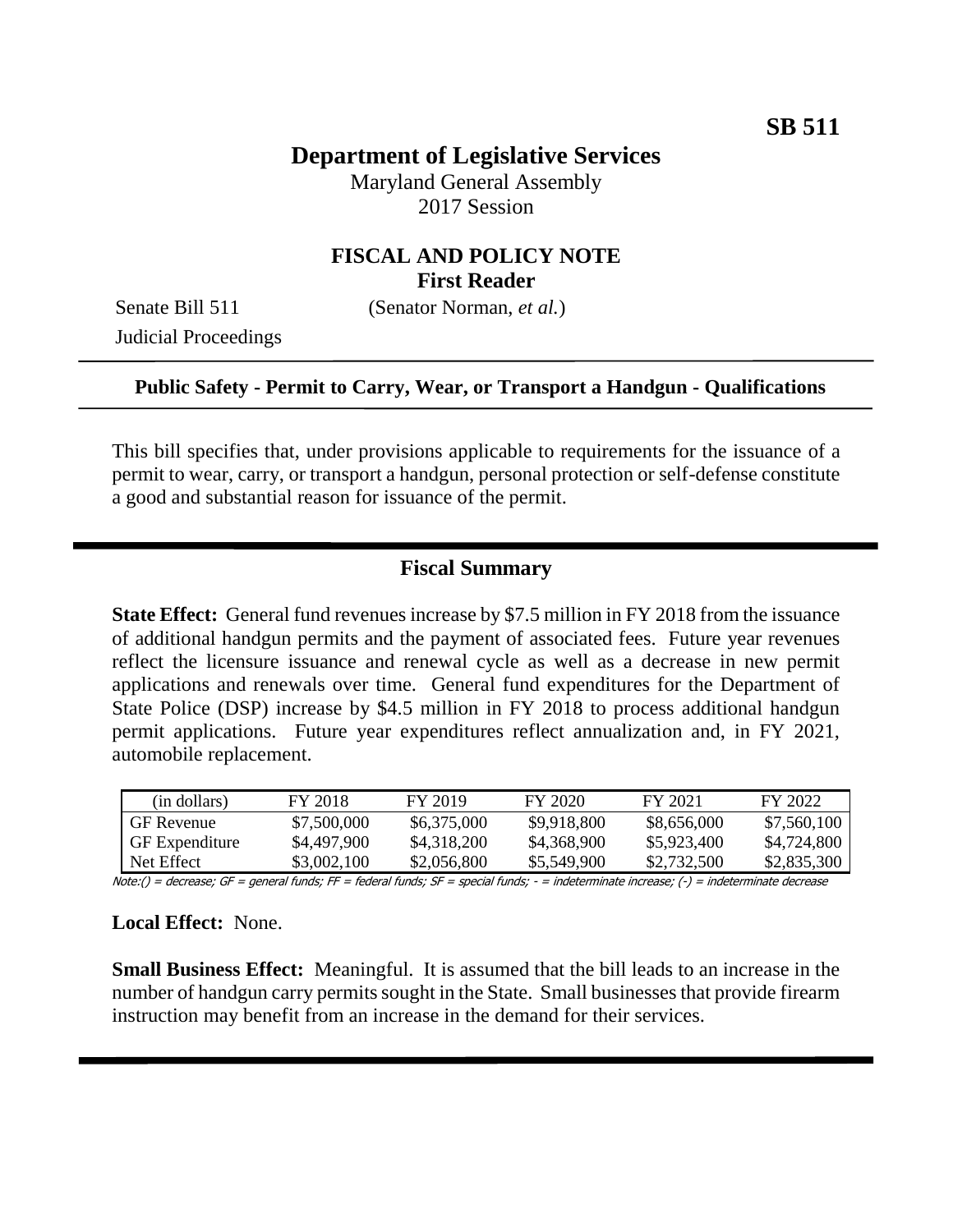### **Analysis**

**Current Law:** Generally, with certain exceptions, to be issued a permit to carry, wear, or transport a handgun by the Secretary of State Police, an applicant (1) must be 18 or older; (2) must not have been convicted of a felony or misdemeanor for which a sentence of imprisonment for more than one year has been imposed or, if convicted, must have been pardoned or been granted relief under federal law; (3) must not have been convicted of a controlled dangerous substance violation and must not presently be an addict, a habitual user of a controlled dangerous substance, or an alcoholic; (4) must not exhibit a propensity for violence or instability which may reasonably render possession of a handgun a danger to the applicant or another; (5) must have successfully completed, prior to application and each renewal, a specified firearms training course approved by the Secretary; (6) if younger than 30, must not have been committed to a facility for juveniles for longer than one year or adjudicated delinquent for a crime of violence, a felony, or a misdemeanor that carries a statutory penalty of more than two years; and (7) must have a good and substantial reason to wear, carry, or transport a handgun. "Good and substantial reason" includes a finding that the permit is necessary as a reasonable precaution against apprehended danger. The Secretary may limit the geographic area; circumstances; or times of day, week, month, or year in which a permit is effective.

A handgun permit application costs \$75; two years after the initial permit and every three years thereafter, a \$50 renewal fee is due. In addition, the applicant must pay for fingerprint-based federal and State criminal history background checks for initial applications and renewals. A permit expires on the last day of the holder's birth month following two years after the date the permit is issued. A permit may be renewed for successive periods of three years each if, at the time of an application for renewal, the applicant possesses the qualifications for the issuance of a permit and pays the renewal fee.

A handgun permit applicant must successfully complete, prior to the application and each renewal, a firearms training course approved by the Secretary that includes (1) for an initial application, a minimum of 16 hours of instruction by a qualified handgun instructor, or 8 hours of instruction for a renewal application; (2) classroom instruction on State firearm law, home firearm safety, and handgun mechanisms and operation; and (3) a firearms qualification component that demonstrates the applicant's proficiency and use of the firearm.

An applicant for a permit is not required to complete a certified firearms training course if the applicant:

 is a law enforcement officer or a person who is retired in good standing from service with a law enforcement agency of the United States, the State, or any local law enforcement agency in the State;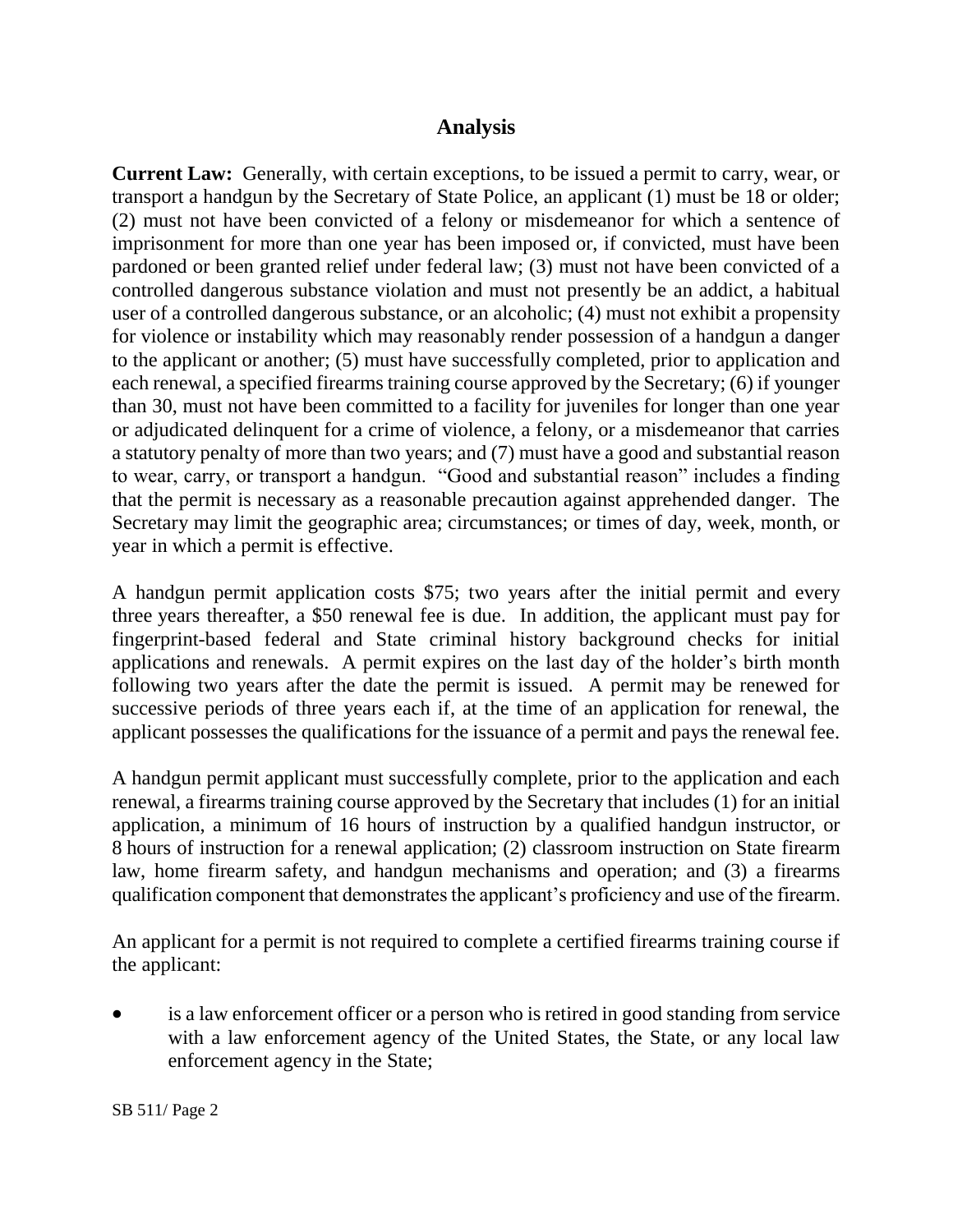- is a member, retired member, or honorably discharged member of the U.S. Armed Forces or the National Guard;
- is a qualified handgun instructor; or
- has completed a firearms training course approved by the Secretary.

**Background:** In 2016, DSP received 3,965 new applications for a handgun permit and 4,210 handgun permit renewal applications. There are currently approximately 17,800 active handgun permits in the State. It generally takes less than two days to receive the results of a national criminal history records check from the Federal Bureau of Investigation and approximately 90 days to process, investigate, and issue a permit. DSP has denied an average of less than 10% of nonpolice-related applications annually on the basis of a finding that the person did not have a "good and substantial reason" for the permit.

**State Revenues:** The Department of Legislative Services (DLS) estimates that this bill increases new handgun permit applications by about 100,000 in fiscal 2018. This is due in part to the surge in sales during recent years, and assumes a similar experience to that which was experienced in Wisconsin in 2012 when nearly 99,000 additional carry permit applications were received after its law was changed.

Assuming an increase of about 100,000 permit applications in fiscal 2018, general fund revenues from handgun permit fees increase by an estimated \$7.5 million in fiscal 2018. By fiscal 2022, the increase in general fund revenues for initial applications and renewals decreases to \$7.6 million; this estimate assumes that, over time, initial handgun permit applications decline by 15% per year, and that the total number of permits renewed decreases by 10% annually. **Exhibit 1** shows the estimated increase in general fund revenues from additional handgun permit fees through fiscal 2022.

## **Exhibit 1 Estimated Handgun Permit Fee Revenue under the Bill**

|                      | <b>FY 2018</b> | <b>FY 2019</b> | <b>FY 2020</b> | <b>FY 2021</b> | FY 2022     |
|----------------------|----------------|----------------|----------------|----------------|-------------|
| New Apps.            | 100,000        | 85,000         | 72,250         | 61,413         | 52,201      |
| Fee Revenue          | \$7,500,000    | \$6,375,000    | \$5,418,750    | \$4,605,975    | \$3,915,075 |
| Renewals             |                |                | 90,000         | 81,000         | 72,900      |
| Fee Revenue          |                |                | 4,500,000      | 4,050,000      | 3,645,000   |
| <b>Total Revenue</b> | \$7,500,000    | \$6,375,000    | \$9,918,750    | \$8,655,975    | \$7,560,075 |

Source: Department of Legislative Services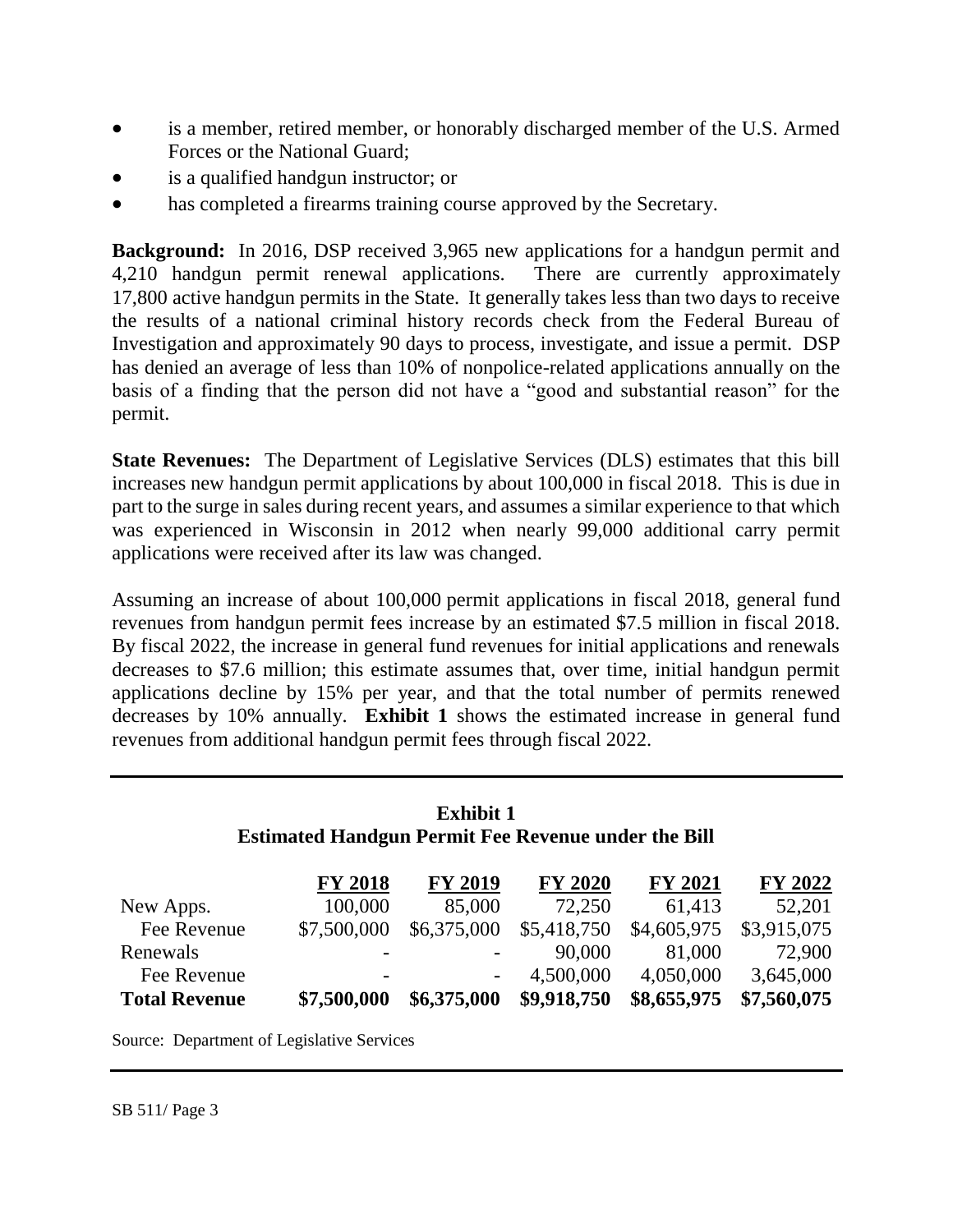**State Expenditures:** General fund expenditures for DSP increase by an estimated \$4,497,940 in fiscal 2018, which reflects the bill's October 1, 2017 effective date. This estimate reflects the cost to hire 10 full-time troopers, 18 office services clerks, and 44 contractual background check investigators to process and issue the additional handgun permit applications, review and issue renewal permits, and prepare information relating to hearings. The estimate includes salaries and fringe benefits, one-time start-up costs, and ongoing operating expenses.

| Positions (Regular)                             | 28          |
|-------------------------------------------------|-------------|
| Positions (Contractual)                         | 44          |
| Salaries and Fringe Benefits (Regular)          | \$1,683,675 |
| Salaries and Fringe Benefits (Contractual)      | 1,370,998   |
| Motor Vehicle Purchases and Operations          | 689,262     |
| <b>Additional Police and Civilian Equipment</b> | 656,940     |
| <b>Other Operating Expenses</b>                 | 97,065      |
| <b>Total FY 2018 DSP Expenditures</b>           | \$4,497,940 |

Future year expenditures reflect full salaries with annual increases and employee turnover and ongoing operating expenses. In fiscal 2021, it also reflects automobile replacement costs.

This estimate does not include any health insurance costs that could be incurred for specified contractual employees under the State's implementation of the federal Patient Protection and Affordable Care Act.

Although DSP also projects considerable trooper and civilian overtime costs in fiscal 2018 (\$10.7 million), as well as the need for 2 additional regular positions and 59 additional contractual positions, DLS believes that such needs are unclear going forward due to the new resources for automation and additional personnel for the Licensing Division provided in the State budget since fiscal 2014 and included in this analysis. Should overtime or additional personnel costs emerge, it could be handled through the annual budget process.

**Additional Comments:** In *Woollard v. Gallagher* (No. 12-1437), the U.S. Court of Appeals for the Fourth Circuit considered the constitutionality of Maryland's "good and substantial reason" handgun permit requirement. On March 21, 2013, the Fourth Circuit reversed the District Court opinion, and Maryland's "good and substantial" requirement was upheld as constitutional.